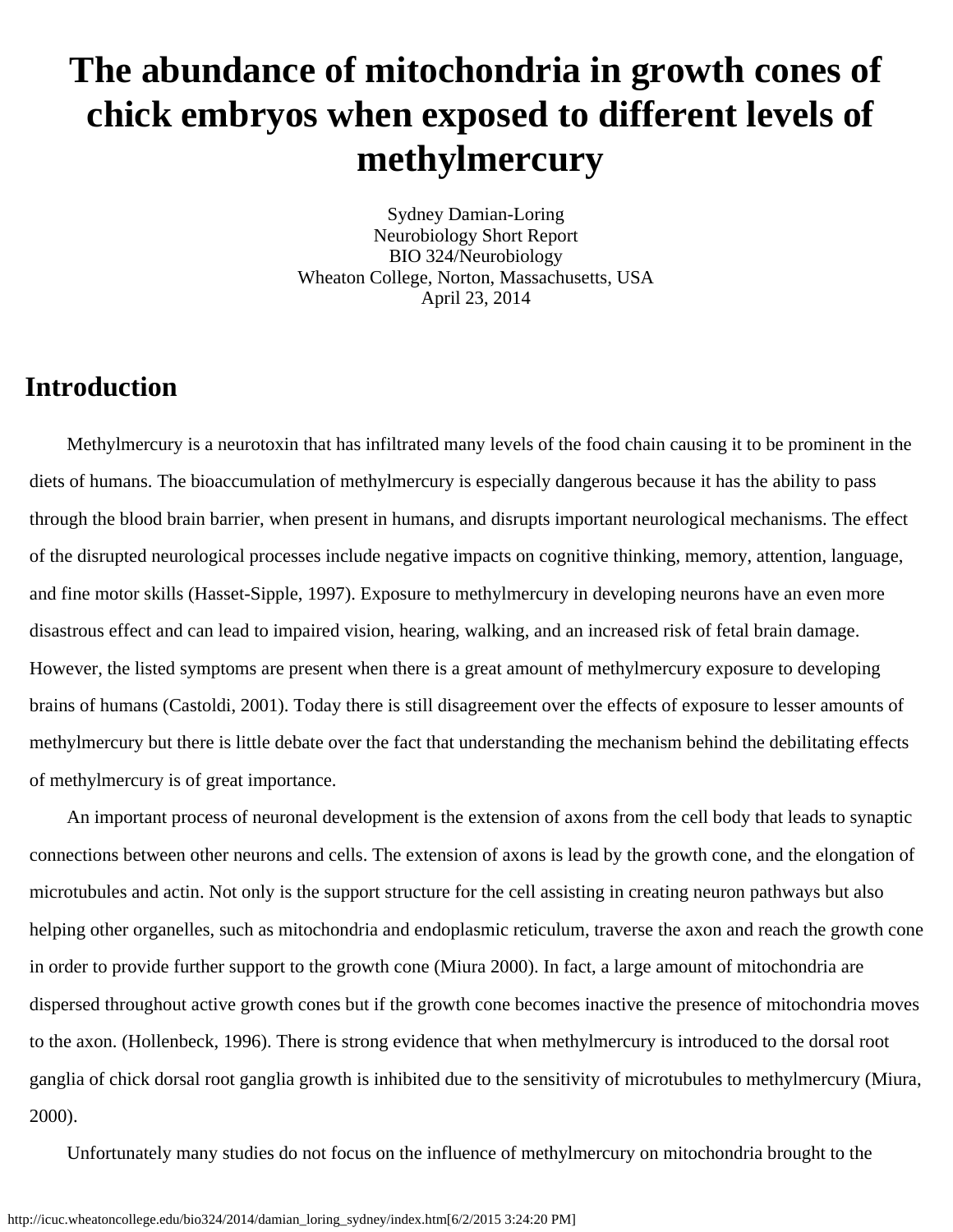growth cone by microtubules. Mitochondria are very important in providing energy for axon growth and extension; therefore it is very likely that the mitochondria are heavily influenced by exposure to methylmercury, just as microtubules are. The research done by Miura, Himeno, Koide, and Imura, N.in 2000 also includes impacts of inorganic mercury, which has a strong effect on the plasma membrane barrier of the cell. A membrane similar to the plasma membrane of the cell also protects mitochondria; therefore the effect of mehtylmercury on the membrane of mitochondria might be similar to what is described in the study (Miura, 2000). With the information available it is very likely that the abundance mitochondria in growth cones of developing nerve cells that are exposed to methyl will decrease over time, and will decrease as the dose of methylmercury increases.

 The following experiment takes advantage of chick embryos as a model organism for the human nervous system due to the availability and relative ease of using chick embryos, or *Gullus gullus*. Chicken eggs are always available throughout the year, are relatively inexpensive and can be incubated to any stage of interest, which allows experimenters to have more freedom within their schedules and allows more flexibility in the timing of the experiment. The development of the nervous system of chickens also develops quickly (within 2 to 3 days), and after removing the chick embryo from the egg it is fairly easy to see through the skin into the internal tissues of the chick (Darnell, 2000).

 The research outlined below tested the hypothesis that the abundance of mitochondria in growth cones of developing neuron cells, harvested from *Gullus gullus,* would decrease as the amount of methylmercury is increased. There will be two different conditions in the experiment where cells will be grown on coverslips, one coverslip with developing neurons will be exposed to no methylmercury, and the second coverslip with developing neurons will be exposed to a high dose of methylmercury. The cells will then be exposed to a fluorescent dye that stains the mitochondria specifically, the results will be examined and captured under a microscope and the brightness of the mitochondria will be analyzed to determine the abundance of these organelles within the growth cones.

## **Materials and Methods**

### *Culture Preparation*

The ganglia cells and sympathetic nerve chains used in the lab were dissected from chick embryos and placed on previously cleaned coverslips following the procedure outlined by Morris under the subheading **Preparation Day steps** with some slight modifications. The coverslips had been previously treated with polylysine for three hours and then treated with laminin for two hours. The medium used was C medium that includes Leibovitz Ll 5 medium plus 0.5% methylcellulose, 10% fetal calf serum, 0.6% glucose, 2 mM L-glutamine, 100 ug/ml streptomycin, 100 U/ml penicillin,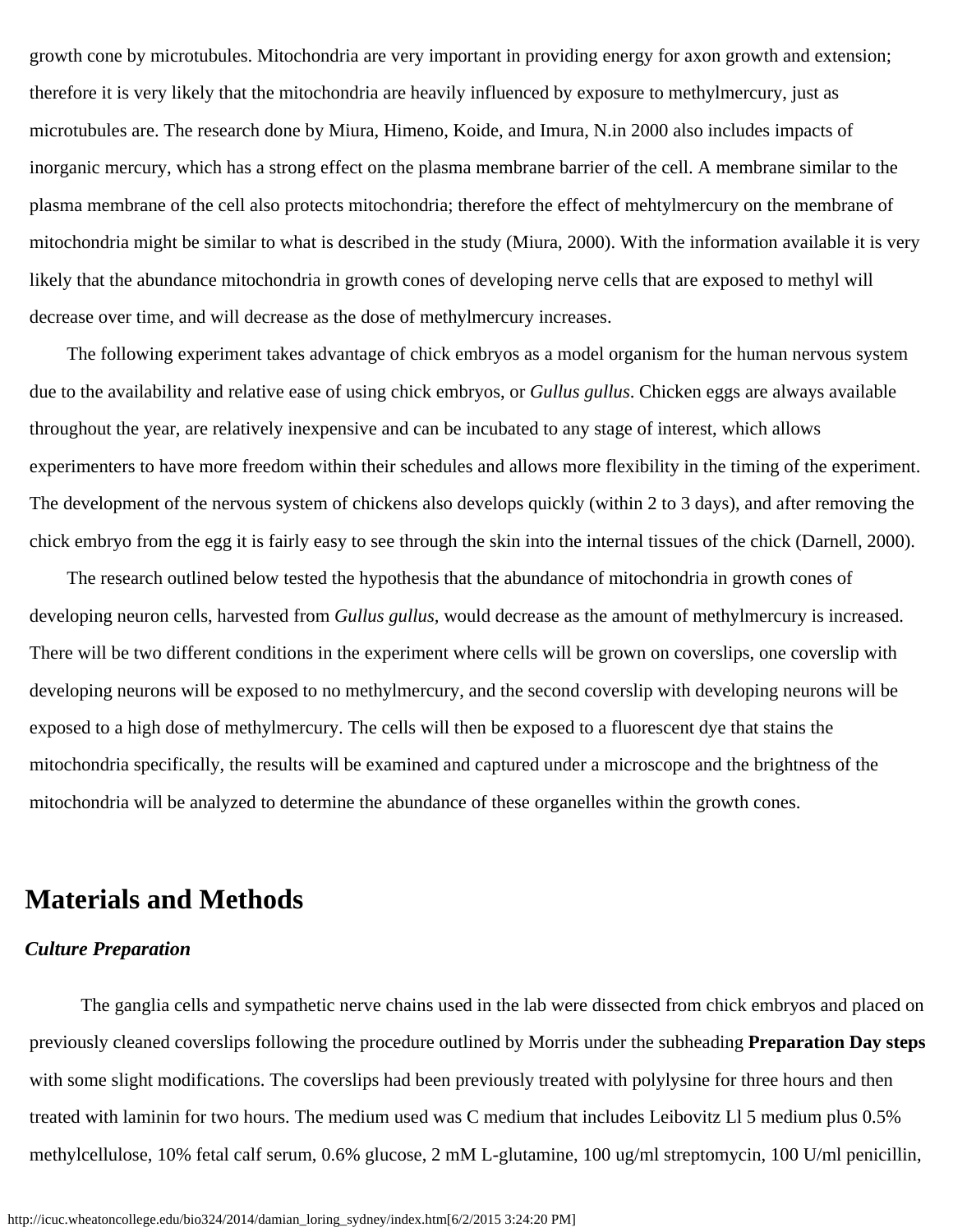and 10-50 ng/ml nerve growth factor (Morris, Preparation Day steps, 2014). Approximately 40 dorsal root ganglia cells and 4 sympathetic nervous chains were harvested from chicken embryos. The coverslips also underwent incubation during chemical treatment (Morris, 2014, Dissection part 1).

#### *Control Culture and Staining*

There will be two different cultures: a control and a high dose. The coverslip and culture for the control is assembled normally following parts one through four of the coverslip treatment procedure within the Dissection procedure (Morris, 2014, part 1-4). When beginning to make an observational chamber the growth medium is taken out and pipettes into large petri dish. Afterward 1 mL of Dulbecco's Modified Eagle Medium (DMEM) is added along with 1 mL of green MitoTracker as a fluorescent dye in order for the mitochondria to be visible (Vital-stain Fluorescence Microscopy, Morris, 2014, part A). After adding the green MitoTracker to the petri dish the coverslip was incubated for 15 minutes. After incubating the DMEM and green MitoTracker solution was removed and the coverslip was washed three times with DMEM. An observational chamber was then created using cover slip chips and vasoline laminin parafilm (VALAP) was painted onto the edges of the coverslip, similar to the steps given by the Staining and Observation of Live Cells procedure, however all four sides were covered with VALAP to make an observational chamber rather than just two.

#### *Experimental Culture and Staining*

The same procedure for the control culture was used to create the experimental culture with the high dose of methylmercury except 1 mL of MeHg of 10 nM MeHg was added with 1 mL of green MitoTracker. For the low dose 0.5 mL of MeHg was added with 1 mL of green MitoTracker (Morris, 2014).

#### *Data Analysis*

In order to collect data a bifocal Nikon Eclipse E200 microscope was be used to take an image of the brightness of the mitochondria presumably flowing from the axon to the growth cone. The exposure will take on a range of 64.46 to 525.5 in order for there to be optimal imaging quality and for clarity of the image. A bar graph comparing the brightness of pixels between each culture measured using ImageJ for each dose was used in order to clearly show the differences in mitochondrial abundance between each culture. In order for the data to be comparable an average for the background values was taken using the values given in the program being used to analyze the pictures (ImageJ 1.48u4). An average of the brightness of pixels that were considered bright enough to be counted as mitochondria was then calculated and termed the brightness threshold.

A histogram plot was created next by looking at the options under the "Analyze" menu and choosing "Histogram." There should be a button under the histogram plot labeled "List." After clicking this button a list of pixel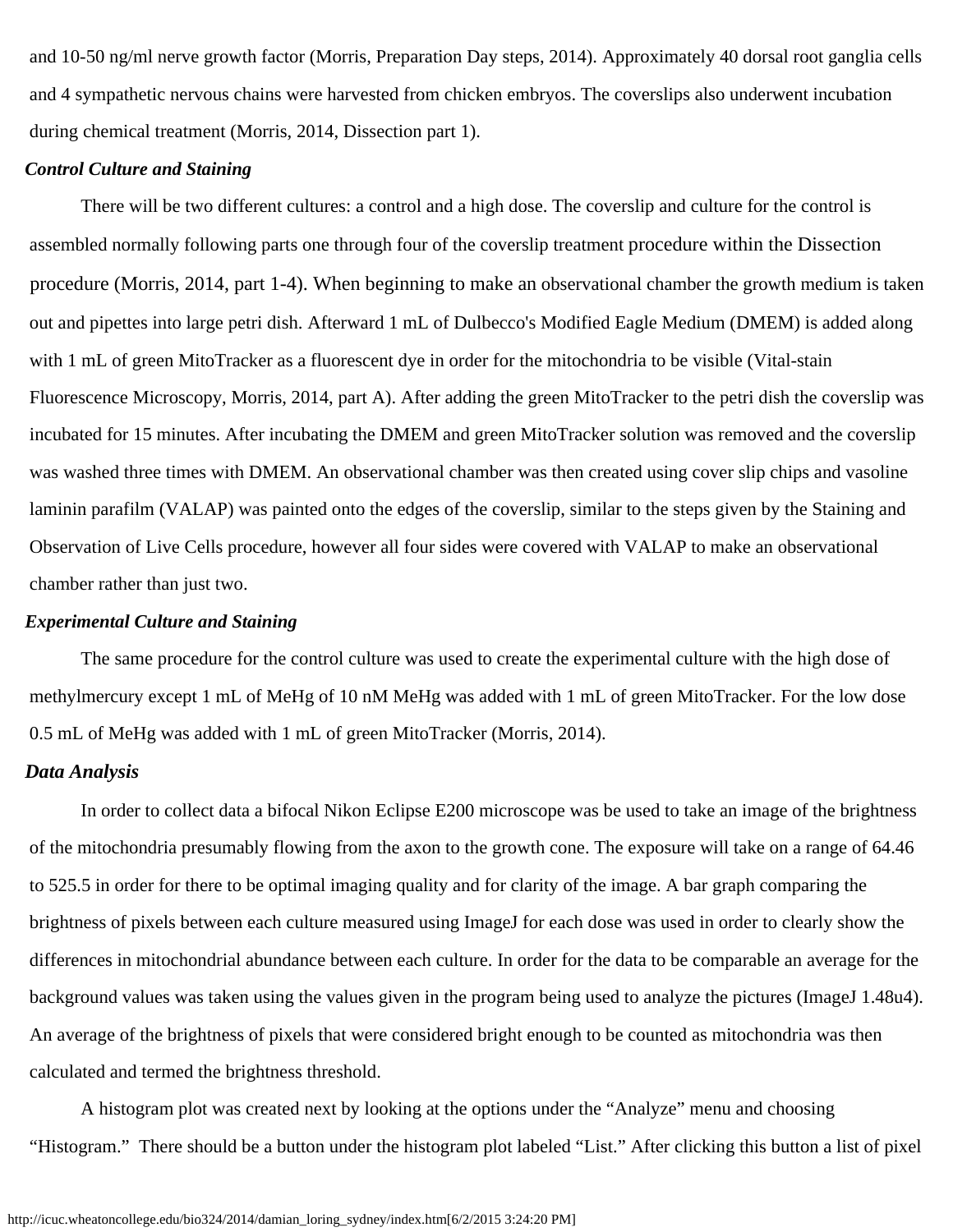values should be given in the left column and of the number of pixels associated with the pixel values should be given in the right column. The brightness threshold value could be found in the right column, all of the values listed in the right column that correspond to the values listed under the brightness threshold in the left column were added together. A percentage was then found using the added values of the right column and dividing by the total number of pixels and multiplying by 100. The program ImageJ version 1.48u4 was used to make the histogram by outlining a specific area of the picture, looking at the options under the "Analyze" menu and choosing "Histogram."

## **Results**

### **Table 1**

The following table describes the difference in the abundance of mitochondria based on the brightness of the mitochondria in images. The table shows a great difference in percentage of bright pixels within the growth cone region between the control and high dose group. The data was gathered using the values from the histogram plot created through the program ImageJ.

|                               | Control | <b>High Dose</b> |
|-------------------------------|---------|------------------|
| <b>Average Background</b>     |         |                  |
| <b>Pixel Value</b>            |         |                  |
| <b>Mitochondria Threshold</b> | 31      | 32               |
| <b>Pixel Count Above</b>      | 866     | 2.72             |
| <b>Threshold</b>              |         |                  |
| <b>Percentage</b>             | 99.8    | 42.3             |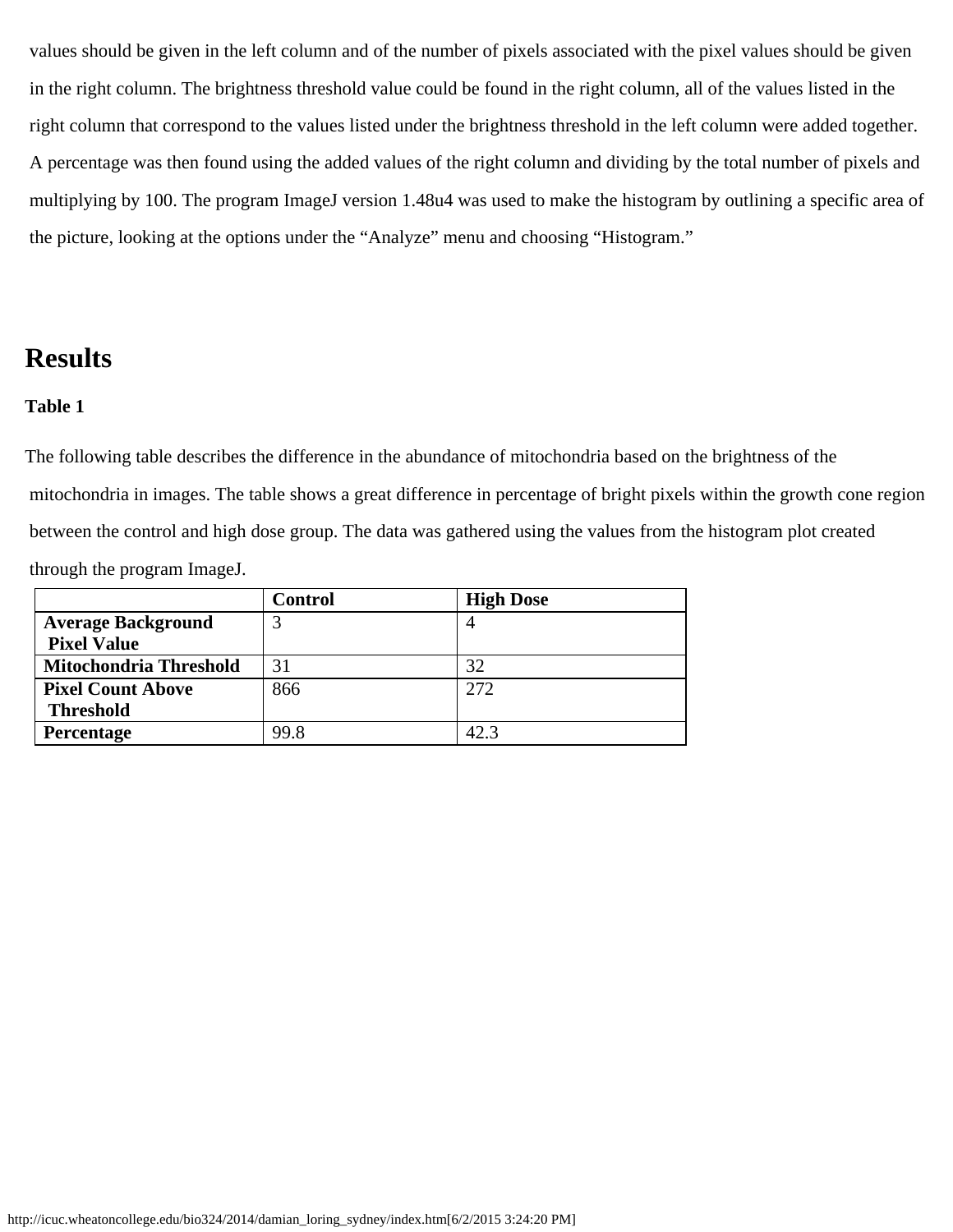

**Figure 1- Fluorescent (bottom) and Bright-Field (top) Image of Control Cells**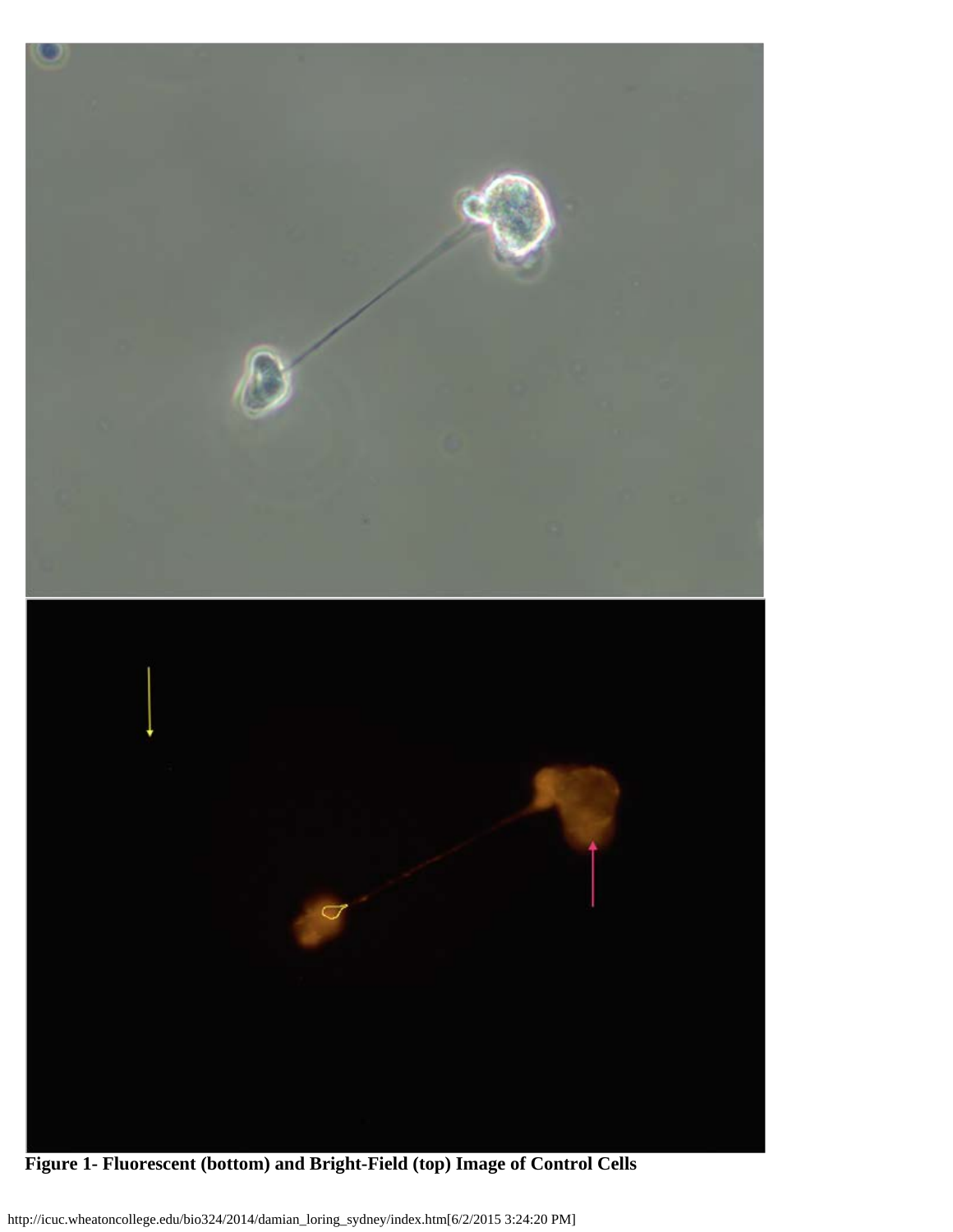The above image shows a growth cone extending from a neural cell (top right) to a glial cell (bottom left) after exposure to a high dose of methylmercury. The yellow arrow is highlighting the area used to find the average background pixel value, the pink arrow is highlighting the area used to set the threshold for what would be counted as bright and the yellow amorphous circle is where the growth cone was found based on the transmitted light image. The image was captured by a Nikon 1.0 C-mount Eclipse E200 at a magnification of 40X and InSight camera, captured by Sydney Damian-Loring and Lindsey Gillis

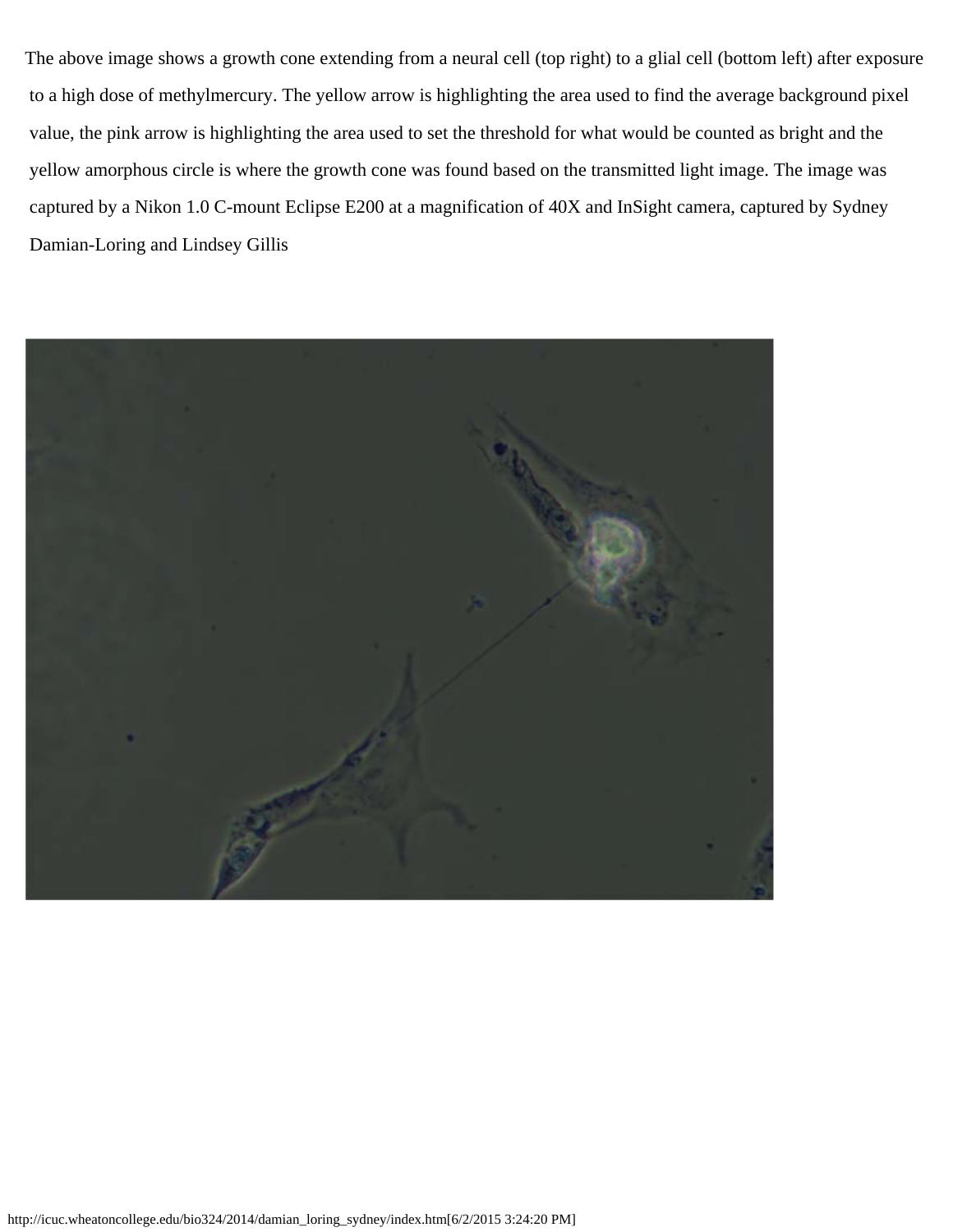

**Figure 2-Fluorescent (bottom) and Bright-Field (top) Image of High Dose Cells**

The above image shows a growth cone extending from a neural cell (top right) to a glial cell (bottom left) after exposure to a high dose of methylmercury. The yellow arrow is highlighting the area used to find the average background pixel value, the pink arrow is highlighting the area used to set the threshold for what would be counted as bright and the yellow amorphous circle is where the growth cone was found based on the transmitted light image. The image was captured by a Nikon 1.0 C-mount Eclipse E200 at a magnification of 40X and InSight camera, captured by Sydney Damian-Loring and Lindsey Gillis.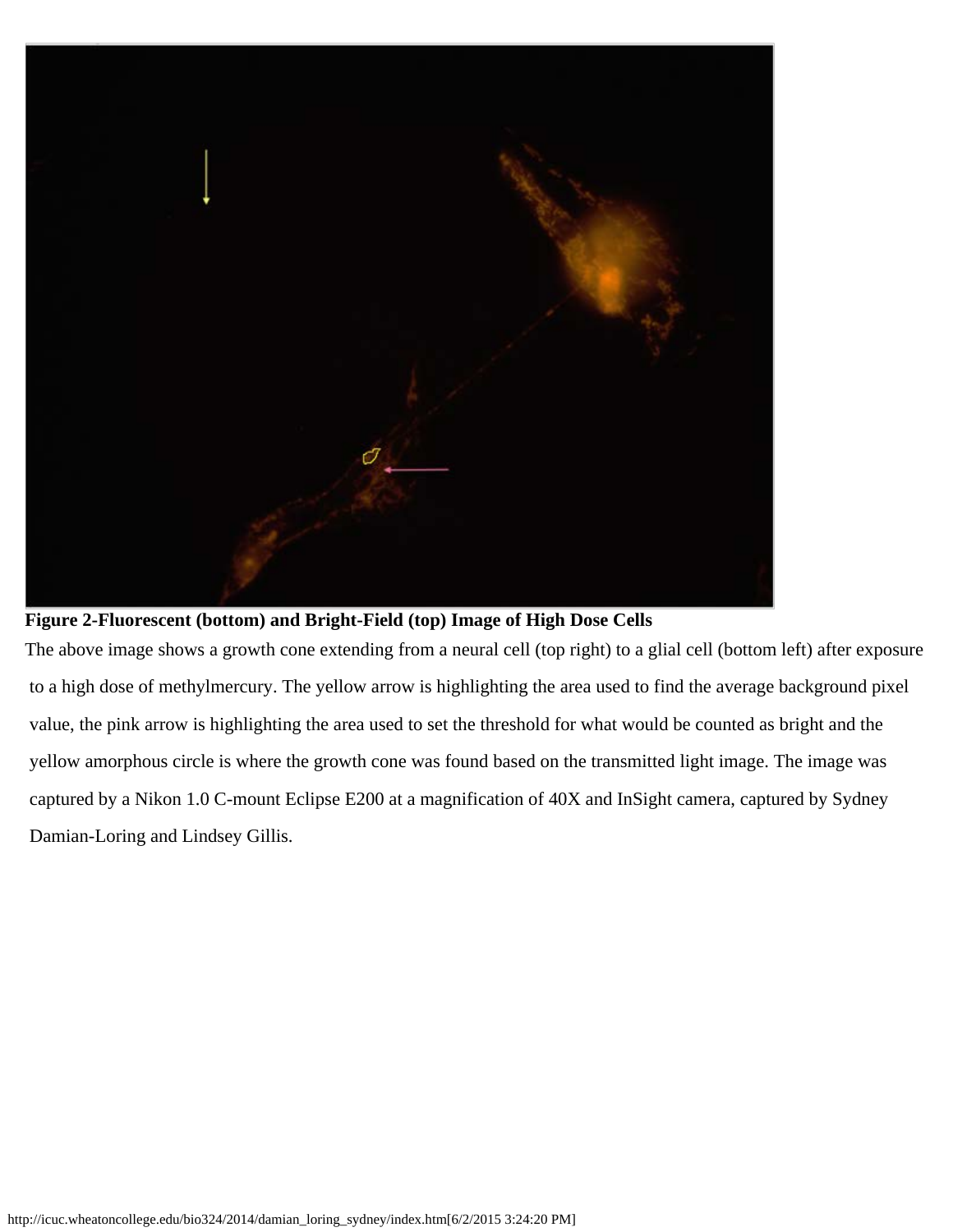

### **Figure 3**

The histogram above shows the count (868) used to calculate the percentage of bright pixels of the control image. The groups of peaks at the beginning (encased in a blue box) indicate the brightness of pixels in the background of the image (pointed out by the yellow arrow in Figures 1 and 2) and the second grouping of peaks (encased by the green box) illustrates the brightness of the pixels of the neuron. The program ImageJ was used to make the histogram by outlining a specific area of the picture, looking at the options under the "Analyze" menu and choosing "Histogram."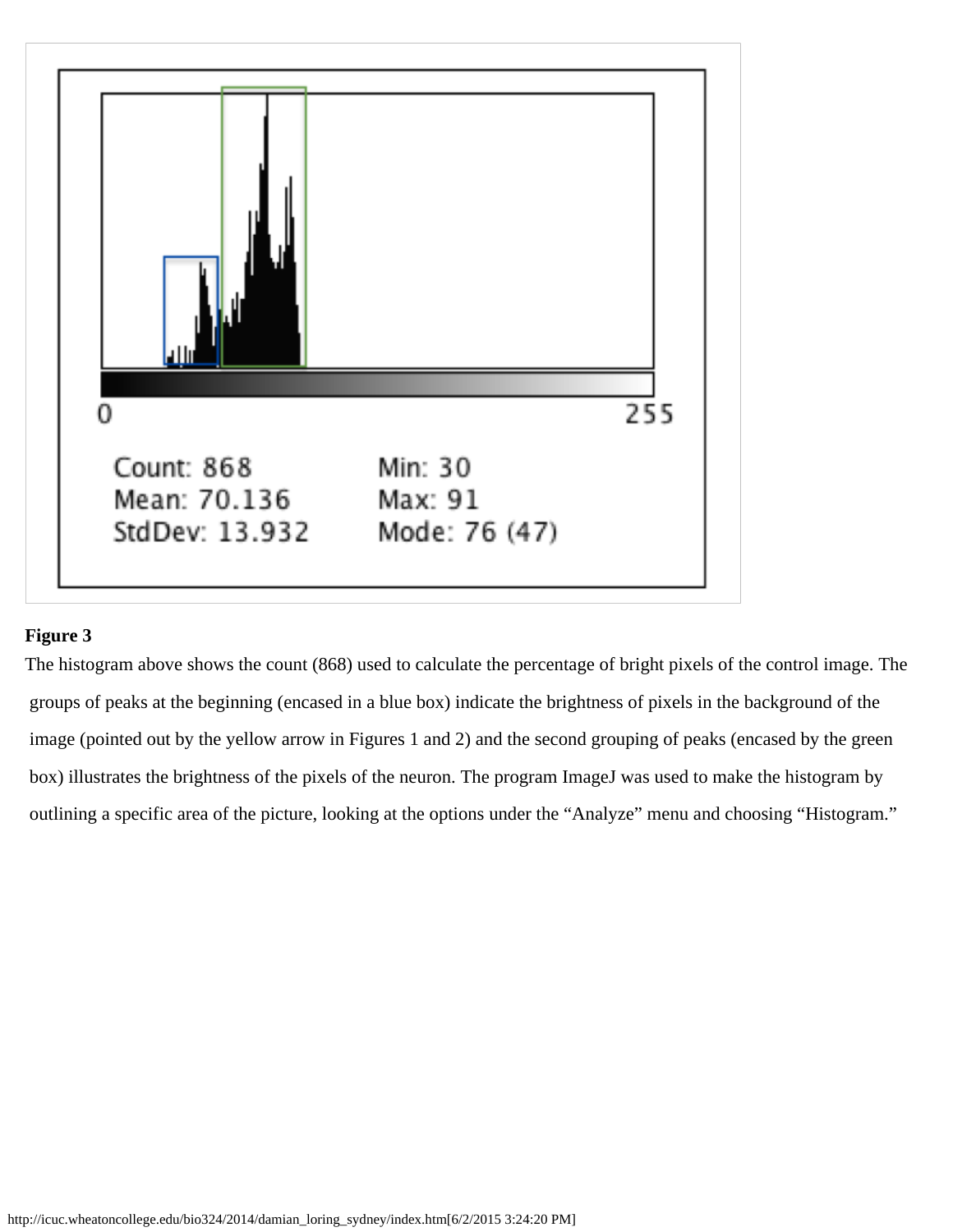

### **Figure 4**

The histogram above shows the count (868) used to calculate the percentage of bright pixels of the high dose image. The groups of peaks at the beginning (encased by the blue box) indicate the brightness of pixels in the background of the image (pointed out by the yellow arrow in Figures 1 and 2) and the second grouping of peaks (encased by the green box) illustrates the brightness of the pixels of the neuron. The program ImageJ was used to make the histogram by outlining a specific area of the picture, looking at the options under the "Analyze" menu and choosing "Histogram."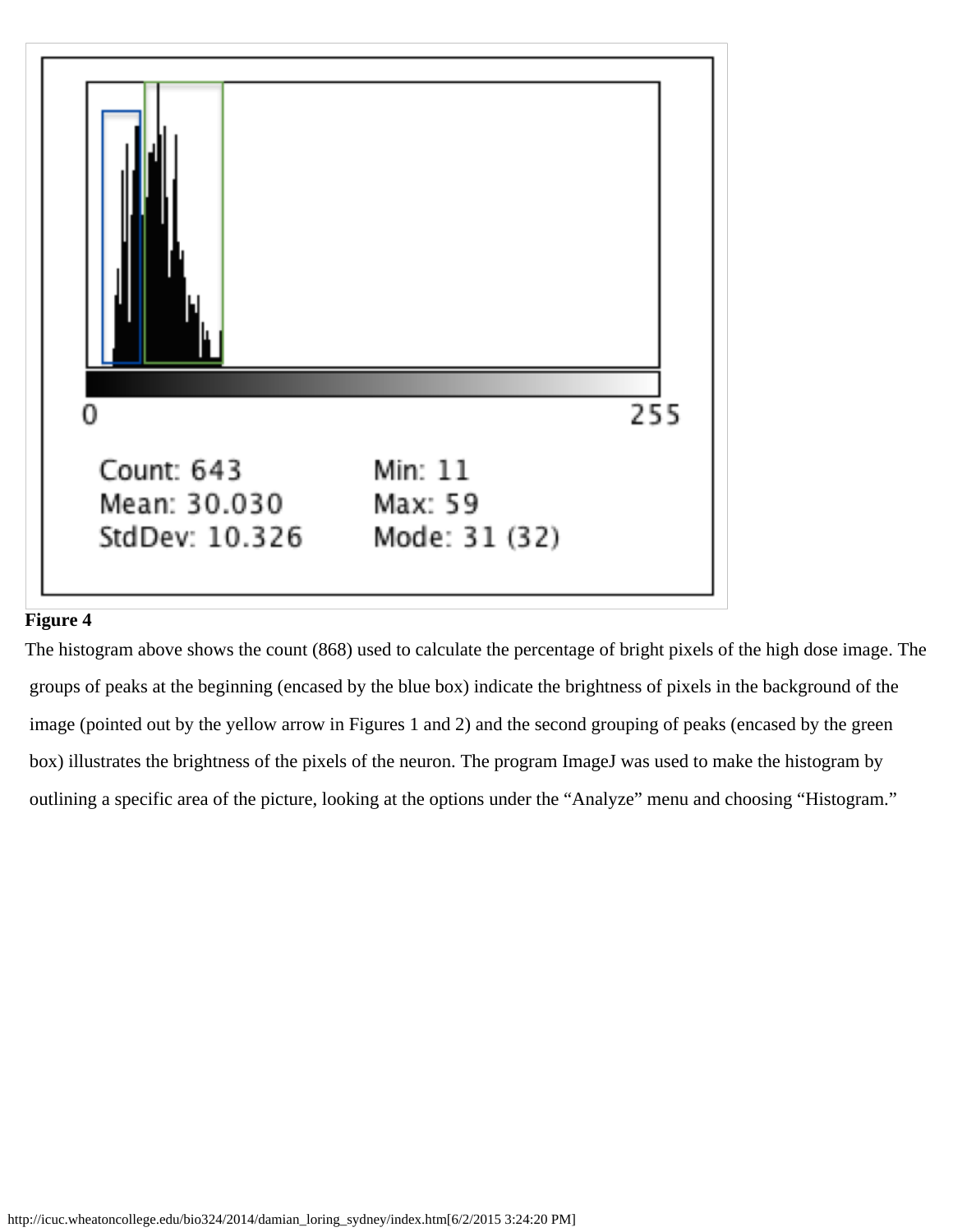

#### **Figure 5**

For each sample the value of  $n=1$  because only one cell was present within the sample and only one growth cone of one cell was measured in each case. There is a great difference between the control group and the high dose group concerning the total value for brightness. Overall brightness percentage decreased when the cells were exposed to a high dose of methylmercury.

# **Discussion and Conclusions**

 The data analyzed fully supported the hypothesis, which was that the abundance mitochondria in the growth cones of developing nerve cells that are exposed to methylmercury will decrease as the dose of methylmercury increases. The data showed that the control group had a higher percentage of bright pixels when looking at the growth cone specifically, especially when compared to the high dose group. The higher percentage of bright pixels implies that there is a greater abundance of fluorescence and a greater number of mitochondria. An issue with the data analysis is that the brightness may indicate the number of mitochondria present but it is also an indication of mitochondrial metabolic activity. The data could be a representative of a few bright mitochondria rather than a lot of mitochondria with a similar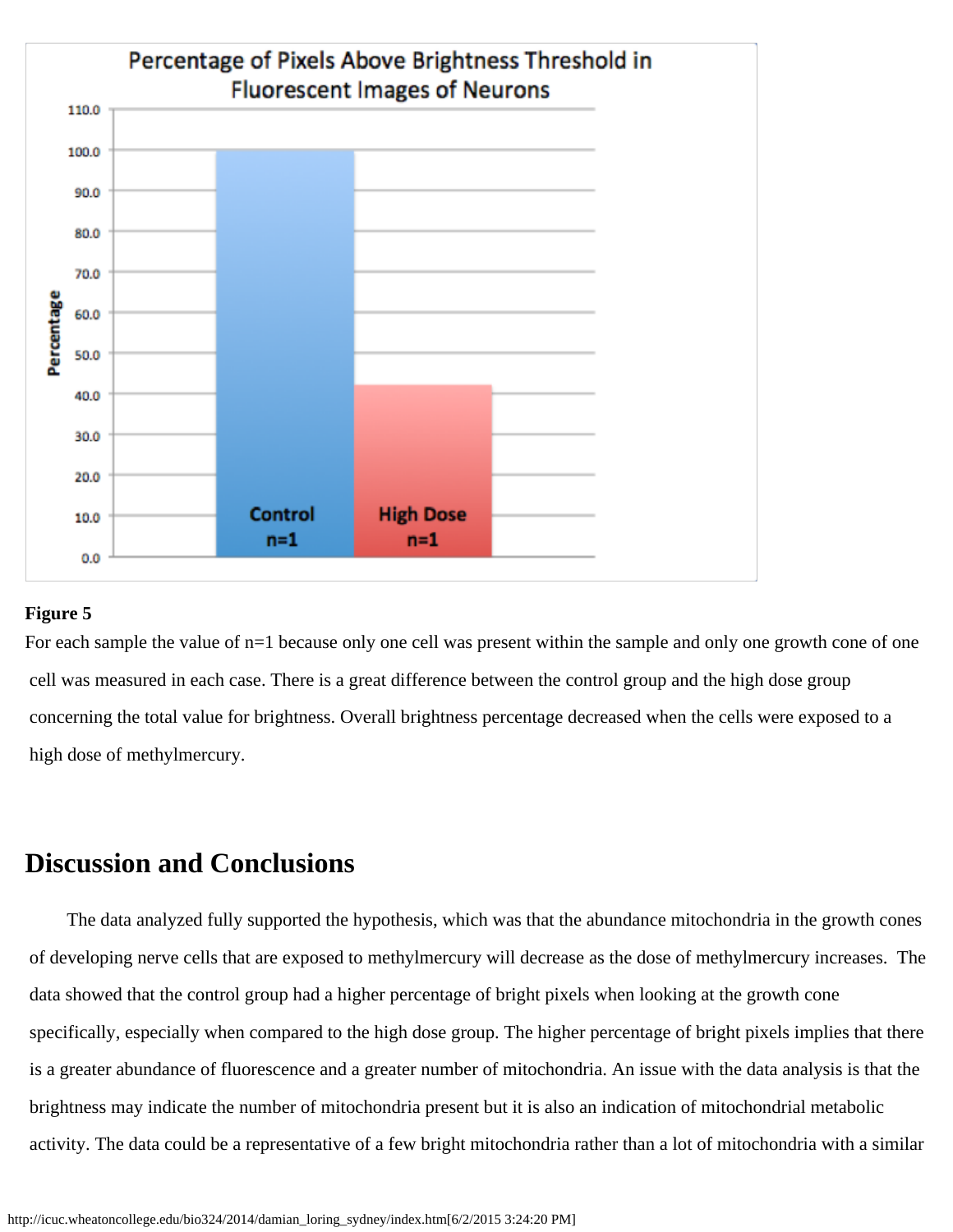brightness all grouped together. To combat this issue future experiments should use different microscope settings when focusing on the cells.

 The mechanism that causes such a disproportion is not entirely known however it seems that mitochondria may undergo ultrastructural changes in other areas of developing neurons that are exposed to methylmercury. It is very likely that similar changes occur in the growth cones observed above, however the study by O'Kusky only focused on the axons, dendrites, and presynaptic terminals, and O'Kusky had the ability to use electron microscopy to examine the developing cells. Once exposed to mercury the mitochondria increase in abundance in axons (O'Kusky, 1983). If there were similar equipment available during the present study it may have been possible to study the abundance and behavior of the mitochondria. It would also make sense to examine the number of mitochondria in the axons too.

 In the future the experiments that include exposure of neurons to methylmercury should include a time component in order to analyze the difference that different developmental stages have on mitochondrial abundance in growth cones. Future studies could also take into account the amount of time that the cells were exposed to methylmercury and look at the development of growth cones and presence of mitochondria over days rather than hours. Many studies also involve the use of neural cells from rats, it would be interesting to see if there are any derivations in data based on what animal the cell came from (Yee, 1996). It would also be helpful to know the effect of methylmerury on the abundance of mitochondria in growth cones over days at a time rather than hours at a time. If this study were to be done again the researchers should manipulate the period of exposure along with the concentration of methylmercury the cells are being exposed to.

# **References**

- Agnello, M., Morici, G., & Rinaldi, A. M. (2008). A method for measuring mitochondrial mass and activity. Cytotechnology, 56(3), 145-149.
- Castoldi, A. F., Coccini, T., Ceccatelli, S., & Manzo, L. (2001). Neurotoxicity and molecular effects of methylmercury. Brain Research Bulletin, 55(2), 197-203.
- Darnell, D., & Schoenwolf, G. (2000). The Chick Embryo as a Model System for Analyzing Mechanisms of Development. Developmental Biology Protocols, 135, 25-29. Retrieved April 8, 2014, from <http://link.springer.com/protocol/10.1385/1-59259-685-1%3A25>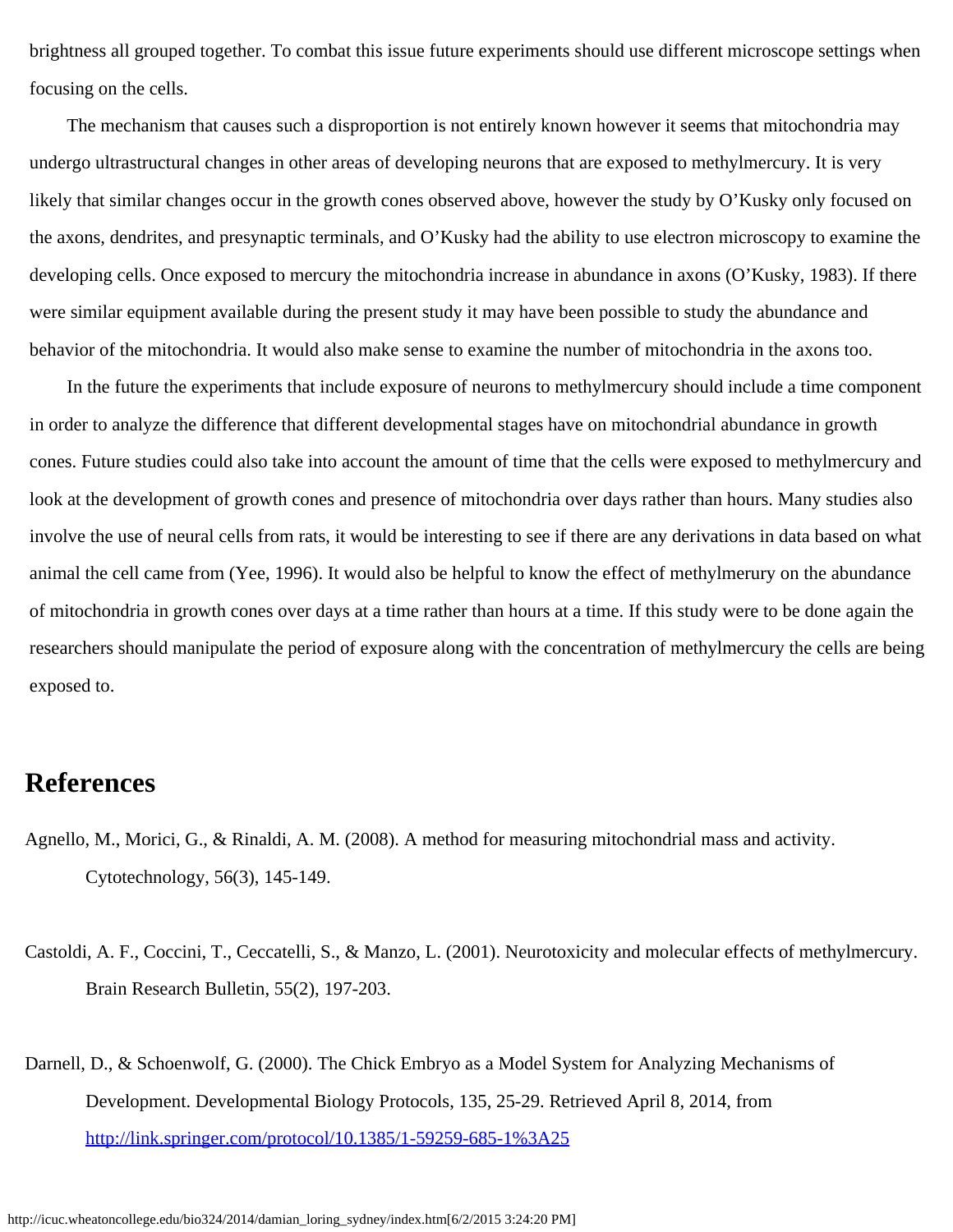- Hasset-Sipple, Beth, Jeff Swartout, Rita Schoeny, Kathryn Mahaffey, and Glenn Rice. "Mercury Study Report to Congress Office of Air Quality Planning & Standards and Office of Research and Development Volume V: Health Effects of Mercury and Mercury Compounds." 5 (1997): n. pag. Environmental Protection Agency, Dec. 1997. Web. 21 Feb. 2014. <http://www.epa.gov/ttn/oarpg/t3/reports/volume5.pdf>
- Hollenbeck, P. (1996). The Pattern and Mechanism of Mitochondrial Transport in Axons. Frotiers in Bioscience, 1, 91- 102.
- Kandel, Eric R., James H. Schwartz, and Thomas M. Jessell. "1-4." Principles of neural science. 4th ed. New York: McGraw-Hill, Health Professions Division, 2000. 22-25, 27-29, 50-53, 84-87. Print.
- Miura, K., Himeno, S., Koide, N., & Imura, N. (2000). Effects Of Methylmercury And Inorganic Mercury On The Growth Of Nerve Fibers In Cultured Chick Dorsal Root Ganglia. The Tohoku journal of experimental medicine, 192(3), 195-210.
- Morris, R. (2014, February 12). NeurobiologyBio324. Neuro Lab, wk 3. Retrieved April 8, 2014, from [http://icuc.wheatoncollege.edu/bio324/2014/morris\\_robert/BIO324\\_](http://icuc.wheatoncollege.edu/bio324/2014/morris_robert/BIO324_%20Lab_Proc_1_Dissection_2014.htm) Lab\_Proc\_1\_Dissection\_2014.htm
- Morris, R. (2014, February 12). NeurobiologyBio324. Neuro Lab, wk 3. Retrieved April 8, 2014, from [http://icuc.wheatoncollege.edu/bio324/2014/morris\\_robert/BIO324\\_](http://icuc.wheatoncollege.edu/bio324/2014/morris_robert/BIO324_%20Lab_Proc_2_Observ%20eLiveCells_2014.htm)Lab\_Proc\_2\_Observ eLiveCells\_2014.htm
- Morris, R. (2014, February 12). NeurobiologyBio324. Neuro Lab, wk 3. Retrieved April 8, 2014, from [http://icuc.wheatoncollege.edu/bio324/2014/morris\\_robert/BIO324\\_](http://icuc.wheatoncollege.edu/bio324/2014/morris_robert/BIO324_%20Lab_Proc_3_StainAndObserv_2014.htm)Lab\_Proc\_3\_StainAndObserv\_2014.htm
- O'Kusky, J. (1983). Methylmercury poisoning of the developing nervous system: Morphological changes in neuronal mitochondria. Acta Neuropathologica, 61(2), 116-122.
- Schon, E. A. (2003). Neuronal degeneration and mitochondrial dysfunction. Journal of Clinical Investigation, 111(3), 303-312.